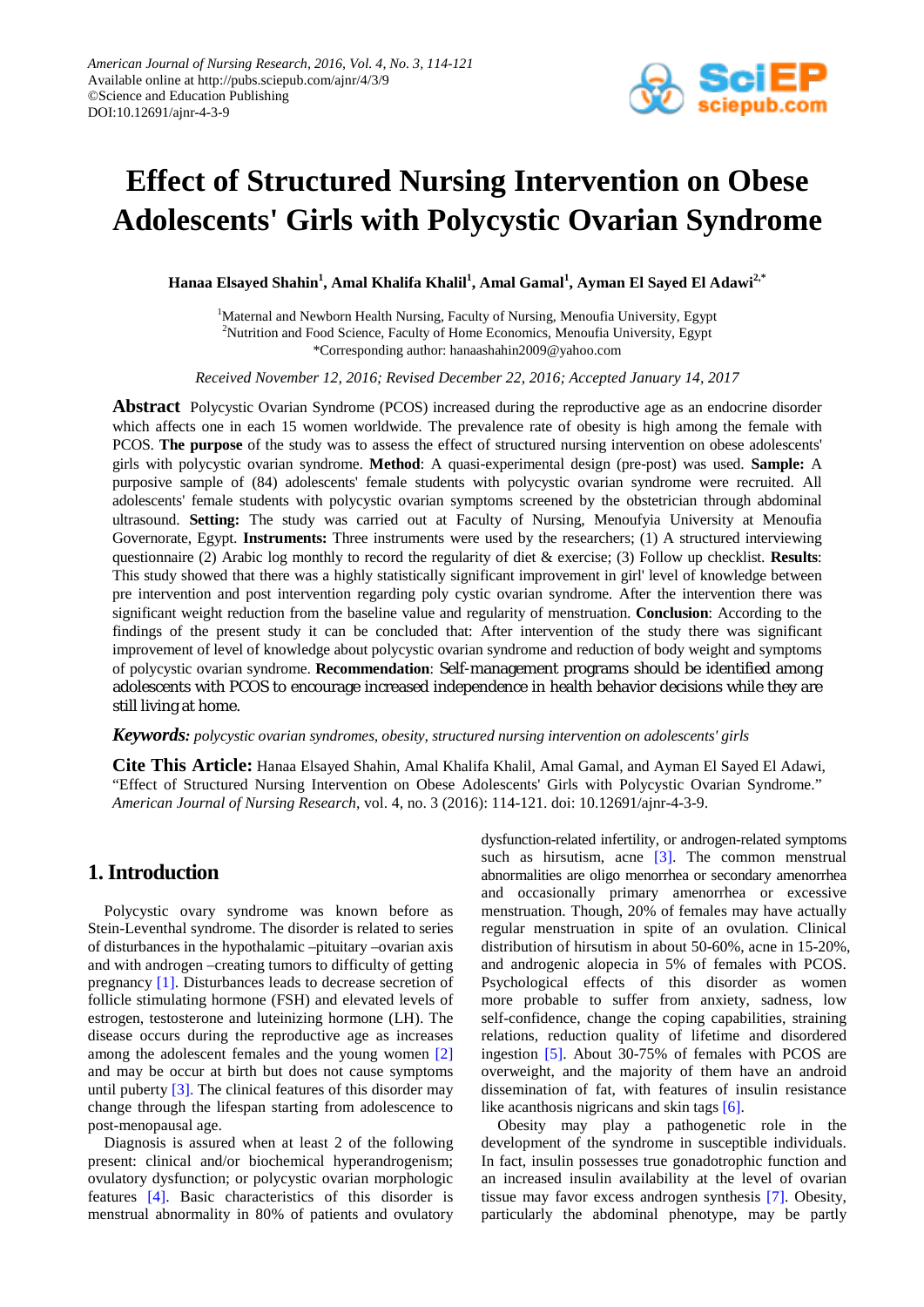responsible for insulin resistance and associated hyperinsulinemia in women with PCOS. Therefore, obesity-related hyperinsulinemia may play a key role in favoring hyperandrogenism in those women.

## **1.1. Significance of the Study**

World Health Organization (WHO) indicated that PCOS affected 116 million (3.4%) of women worldwide in 2016 [\[8\].](#page-6-7) In another study conducted on Saudi females, the estimated prevalence of PCOS was observed to be 53.7% which is extremely higher [\[9\].](#page-6-8) There is increasing proportions of overweight, amongst the Egyptian people by 63% at the age of twenty or more have inactive way of life [\[10\].](#page-6-9) About 38-88% of women with PCOS are estimated to be overweight or obese.

Raise the awareness and self-control in form of changing of standard of living adjustments, containing dietary counseling and exercise are the only way to control PCOS from increasing and affecting more females. Successful weight loss from 5 to 10 percent of body weight is most effective method of restoring normal ovulation, menstruation decreasing weight and body composition and improvements pregnancy rate. Through education, adolescent girls can become knowledgeable about the disease and available treatment choices and prevention of future complications, which can help by providing structured nursing intervention to obese adolescent's girls with polycystic ovarian syndrome. Consequently, this study was intended to assess the effect of structured nursing intervention on obese adolescent's girls with polycystic ovarian syndrome.

## **1.2. Purpose of the Study**

The purpose of the study was to assess the effect of structured nursing intervention on obese adolescent's girls with polycystic ovarian syndrome.

#### **1.3. Research Hypotheses**

- 1. Adolescents' girls with PCOS will have higher knowledge scores in posttest than pretest.
- 2. Structured nursing intervention reduces body weight among adolescent girls with polycystic ovarian syndrome.
- 3. Structured nursing intervention reduces symptom among adolescent girls with polycystic ovarian syndrome.

## **2. Method**

**Research Design***:* A quasi-experimental design was utilized to achieve the purpose of the present study (one group pre-test, post-test).

**Setting:** This study was conducted at the Faculty of Nursing, Menoufia University at Shebin El-Kom in Menoufia Governorate, Egypt.

## **2.1. Sampling**

A purposive sample of (84) adolescent girls was selected according to inclusion and exclusion criteria as follows:

## **2.2. Inclusion Criteria**

1- Female nursing students diagnosed with polycystic ovarian symptoms.

2-Age of female students was from 18 to 25 years and not taken any medications.

3-Students have history of irregular menstrual cycles for more than one year.

4-Their body mass index (BMI)  $\geq$  25 and  $\leq$  30.

5-Students girls with no history of endocrine disease or medical conditions.

#### **2.3. Data Collection Instruments**

Instruments 1: A structured interviewing questionnaire construed and developed by the researchers to assess the general characteristics of the study sample .It was divided into two parts. After reviewing the related literature and with suggestions and guidance from the experts in the field of obstetric and gynecological medicine and nursing,

#### i) **Structured questionnaire for the purpose of the current study.**

- a. Part one to assess the general characteristics of the female students such as age, religion, and residence, age of menarche, menstrual patterns, and menstruation interval.
- b. Part two to assess the girl's nutritional habits; number of meals/day, constituents of the meals, duration and procedure of the exercise and intake of caffeine.
- c. Part three to assess the level of knowledge about POCS. It consisted of items related to the knowledge about polycystic ovary such as<br>polycystic ovary definition, causes, signs, polycystic ovary definition, symptoms, complications, treatment, adverse effects and preventive measures. Scoring of the questions: The questions were corrected, each correct answer was given a score  $=2$  the wrong answer was given a score  $=0$  Scoring key for the knowledge regarding poly cystic ovary

**ii) Ferriman and Gallwey scoring system (1961)** [\[11\]](#page-6-10) (Assessment of hirsutism): This includes lips, chin, hands and legs, breasts, abdomen, pubic area, lower and upper back. It was done to indicate the androgen excess and maintain reliability of the collected data. Hirsutism score was assessed only by the primary health care provider. This assessment was done in a separate room and the client's privacy was firmly sustained.

**iii) The Global Acne Grading Scale (GAGS)** [\[12\]](#page-6-11) **for acne assessment**: Clinical assessments of the existing spots lesions were done on the face and back of the girls The GAGS studies six positions on the face and the chest/upper back, with a factor for each position centered approximately on the surface area, dissemination, and density of PSUs.

iv) Site of acne grades  $\times$  factors

| Site                 | grades $\times$ factors |
|----------------------|-------------------------|
| Forehead             | $\times$                |
| right cheek          | ×2                      |
| left cheek           |                         |
| <b>Nose</b>          | $\times$ 1              |
| Chin                 | $\times$                |
| Chest and upper back | ×٩                      |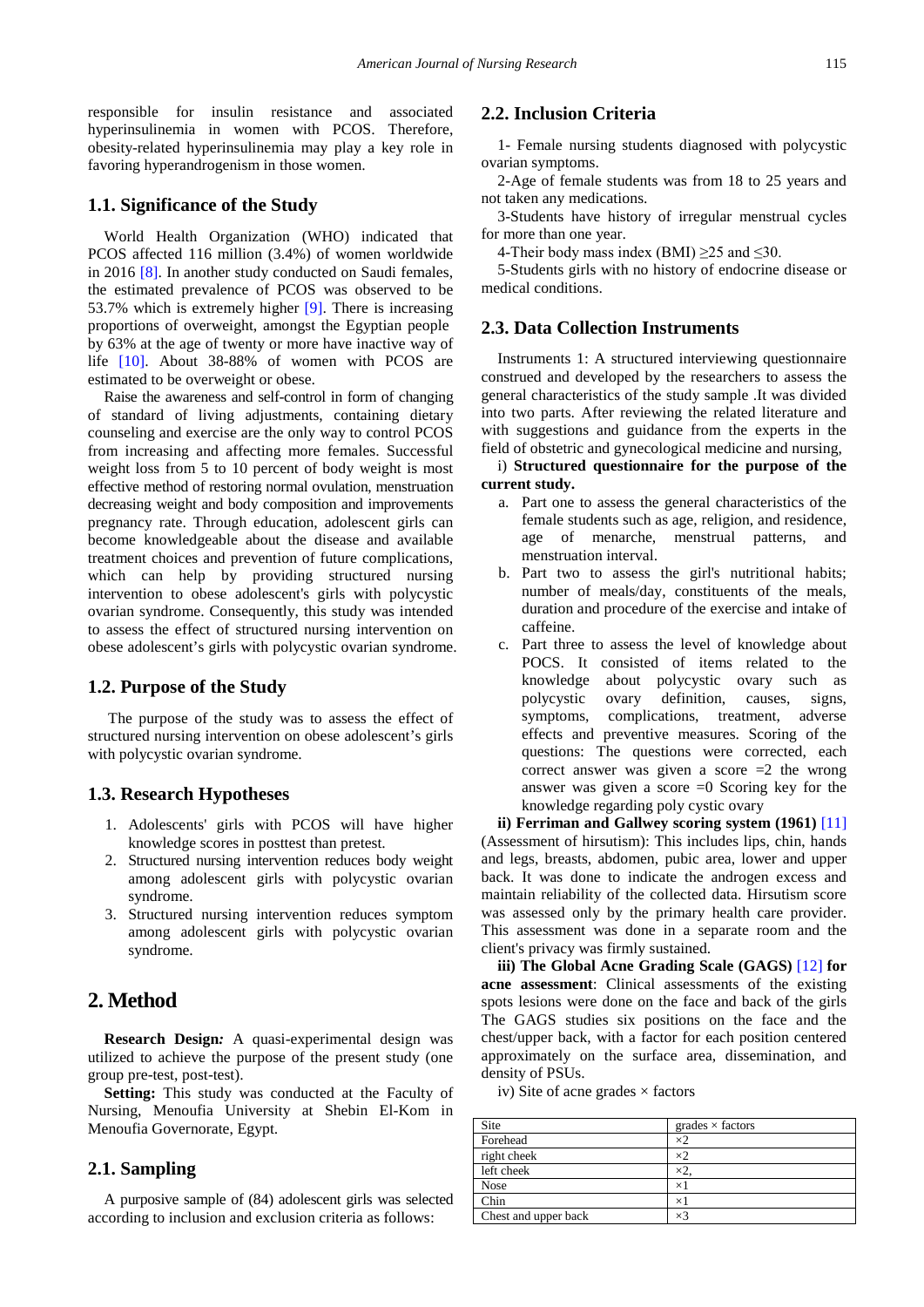v) Scoring system

| Type of acne                 | Score                  |
|------------------------------|------------------------|
| no active zits lesions       | $(\text{score} = 0)$ , |
| mild lively pimples lesions  | $(rating = 1-18)$      |
| moderate active zits lesions | $(rating = 19 - 30)$   |
| intense active acne lesions  | $(rating = 31 - 38)$   |
| very severe zits lesions     | (rating > 39)          |

**vi) Psychological assessment instrument** [\[13\]:](#page-6-12) It is issued to evaluate the adolescent's teenager's psychological wellbeing before & after the interference. The scale used to assess the effect of complications related to PCOS. It was translated to Arabic language and revised by the investigator Scoring system

| Scoring items          | Score | <b>OOL</b>         |  |  |
|------------------------|-------|--------------------|--|--|
| Sever problem response |       | $(1-10)$ poor      |  |  |
| Some problem           |       | $(>10-20)$ average |  |  |
| No problem response    |       | $(>20-30)Good$     |  |  |

#### vii) **Arabic Monthly log for Follow up** [\[14\]:](#page-6-13)

- A. The investigator used the Arabic monthly log to monitor the study participants ' compliance with the exercise & dietary schedule;-One log to chart how many moments the teenager exercised per week and the type of exercise.The other to record the consistency of the program, regime and standard of living modification program.
- B. Modifications in the menstrual cycle;
- C. Modification in anthropometric measurements (body mass index (BMI) [\[15\]:](#page-6-14) Normal BMI= 18.5- 24.9kg/ M2, overweight BMI= 25.0-29.9 Kg/M2, obesity BMI= 30.0-39.9kg/M2 and the life-threatening obesity BMI=40.0kg/M2

(3) During expiry of the National Health and Nutrition Examination Survey anthropometric manual waist circumference was measured at the narrowest point between the lower rib and the iliac crest.

## **2.4. Validity and Reliability**

Validity and reliability of the instruments were done by panel of expertise in the field of Maternal and Newborn Health Nursing and Obstetrics and Gynecology medicine. The instruments were reviewed for simplicity of language, comprehensiveness and understandability. Test-retest reliability was applied by the researcher for testing the internal consistency of the instruments. It is the administration of the same instruments to the same participants under similar conditions on two or more occasions. Scores from repeated testing were compared. The reliability was done by Cronbach alpha coefficient test equal 0.95.

#### **2.5. Piloting the Instruments**

The piloting was conducted on 10 % (8 girls) of the female nursing students to test the applicability of the instruments and to estimate the time needed for data collection. On the basis of the piloting results the researcher determined the feasibility of data collection procedures, developed an interview schedule. The results of the piloting help in refining the interview questionnaire.

## **2.6. Ethical Consideration**

Official steps were taken to obtain a permission to conduct the study, with explanation of the purpose and the importance of the study to the centers authorities. An informed verbal consent was obtained from all students before participation in the study. Students were assured that their information were confidential and only used for study process. Also the students were informed that the collected data would be used only for the purpose of the present study, as well as for their benefits of the study

## **2.7. Field work**

#### **1-Preparatory phase and assessment Implementation phase The first steps**

- 1. The researcher disseminates the questionnaires for four weeks in all four years to determine the general characteristics of the person with PCOS, then apply the analysis according to the inclusion criteria.
- 2. The investigator then greeted the girls during the interview, introduced herself to all adolescent girls involved in the study. To collect the overall characteristics, menstrual and gynecological history, and dietary habits, each teenage daughter was interviewed.
- 3. In addition to the questionnaire, the assessment of the clinical factors relevant to PCOS during the first session ranged from 20 minutes to 40 minutes.The overall and clinical assessment was measured by a scale for anthropometric measures as weight. The following formula was used to measure the body mass index for each girl: BMI= (weight in kilograms / height in metres.

#### **The second steps**

The investigator administered a psychological evaluation of the hirsutism score and acne rating.

1- The hirsutism was finished through the scoring class of Ferriman and Gallwey, 1961. This form ranks hair growth in more than 9 primary anatomical regions consisting of lower and upper back lips, chin, arms, legs, breasts, abdomen, and pubic area. Every region's rating of hirsutism is measured using a 4-grade scale ranging from zero to 4. This measure has evolved into a separate room and the patient's privacy was strictly maintained

2. Acne Evaluation:

According to the Global Acne Grading Scale (GAGS), clinical examinations of existing acne lesions were conducted on the face and back of participants.

3- Psychological screening tool: provided earlier than and after the intervention to assess women's mental fitness. The measurements used to assess the impact of PCOSrelated issues. It was translated into Arabic and checked as a researcher (it consists of 10 statements each girl had 3 answers to select from each announcement, no problem, some trouble, serious trouble, and the scored 3. Then ordinary females evaluated the rating range from (10-30); girls with overall score from (1-10) were sure as leaving negative mental QOL, females with overall rating from (> 10-20) were precise as leaving common mental QOL and females with typical rating from  $(> 20-30)$  were one-of - a-kind as leaving acceptable psychological QOL.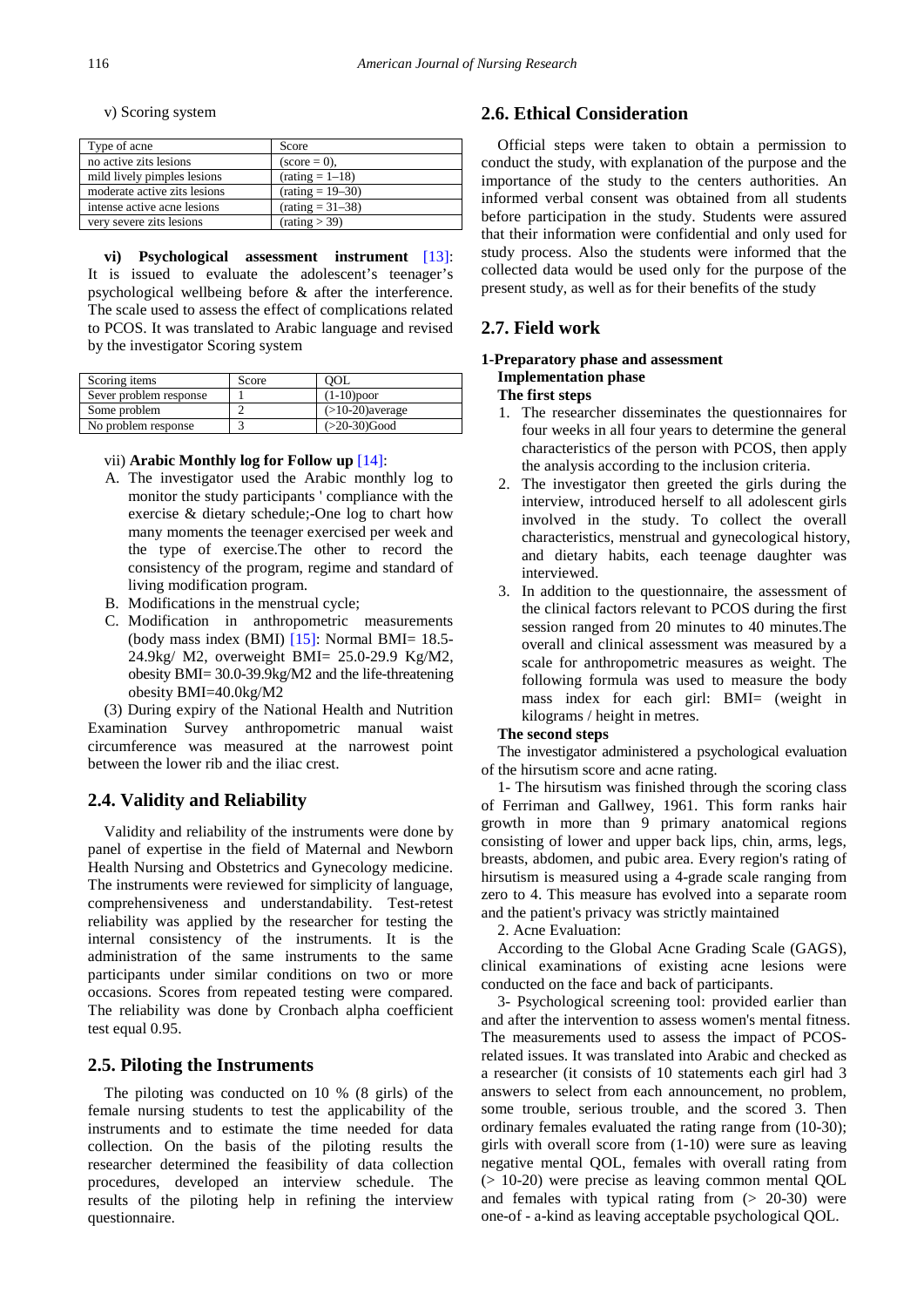#### **Third steps**

- 1. *Making plans and Implementation segment*
- 1. The study participants were provided with a dietary software package for three academic meetings in small businesses (n-15 female) on three consecutive days at Menoufia University's nursing college with a time of approximately 60 minutes each.
- 2. PCOS signs, symptoms, and concerns were discussed during the first meeting in addition to the importance of weight reduction, while the 2nd and 3rd meeting involved coaching the females on the energy-limited weight loss plan, the food plan (1200-1600 kcal / day energy-limited diet in line with the weight of the case), eating habits, and physical movement. All classes had been presented in a strength factor presentation by using the research team.
- 3. An instructional booklet was given to all study participants to be used as a guide for allowed and prohibited nutrients and behaviors as well as physical pastime. They were asked as their dietary intake should be reported day by day for the week preceding the allocated visit; monthly log use.
- *2- The dietary program*
- 1. This fast food and caffeine system planning was discouraged as part of the healthy diet plan. Participants in the study were recommended to change their ingestion habits (e.g. avoiding ingestion during TV viewing hours, or staying away from drinking immediately before bedtime via / directly after meals; instead drinking earlier than mealtime). Therefore, beginning at 10 minutes a day, at least 5 days a week, and gradually increasing to 30 minutes to 60 minutes a day for 5 days a week over a period of 365 days.
- 2. The food dietary intake program included the caloric intake limit of 1200 to 2000 calories in accordance with the day based on the weight of the participants and was divided into specific common foods.
- 3. Caloric meal content included at least 15% protein content, less than 10% fat content, and ultimate carbohydrate energy.
- 4. In addition to the power-limited weight-reduction method, wholesome healthy weight-loss program transformed into encouraged by informing individuals to devour four-five servings of sparkling vegetables and culmination, whole grains, fiber-rich meals material.
- 5. In addition to the power-limited weight-reduction method, wholesome healthy weight-loss program transformed into encouraged by informing individuals to devour four-five servings of sparkling vegetables and culmination, whole grains, fiber-rich meals material.e.polyunsaturated fat).
- 3) Outcomes evaluation
- 1. Follow-up was done by meeting once a month in the nursing faculty with the females. The regularity of compliance with up was documented in a monthly log; one to file the regularity of the dietary plan and the other to track how many minutes the girls exercised in accordance with week and exercise form.

2. The researchers measured the weight of the child, BMI, wrist circumference, measurements of anthropometry, menstrual cycle and alteration in total score of hirsutism after one year.

#### **2.8. Statistical Analysis**

The data collected were tabulated & analyzed by SPSS (statistical package for the social science) software, statistical package version 20 on IBM compatible computer. Quantitative data were expressed as mean & standard deviation  $(X \pm SD)$  and analyzed by applying student t test for the comparison of two groups of normally distributed variables and two groups of not normally distributed variables by applying student t test for the comparison of two groups of normally distributed variables.

Qualitative data were expressed as number and percentage (No  $\& \frac{1}{2}$ ) and analyzed by applying chi-square test, and whenever testing proportions Z test was applied.

# **3. Results**

**Table 1. Sociodemographic Characteristics of the Study participants before the intervention (N.=84)**

| <b>Items</b>     | No.              | (%)  |  |  |  |
|------------------|------------------|------|--|--|--|
| Age              |                  |      |  |  |  |
| $<$ 20 years     | 35               | 41.7 |  |  |  |
| $20-25$ years    | 49               | 58.3 |  |  |  |
| $M \pm SD$       | $20.47 \pm 1.93$ |      |  |  |  |
| Range            | 18-25            |      |  |  |  |
| Median           |                  | 20.5 |  |  |  |
| Grade            |                  |      |  |  |  |
| 1st grade        | 18               | 21.4 |  |  |  |
| 2nd grade        | 24               | 28.6 |  |  |  |
| 3rd grade        | 19               | 22.6 |  |  |  |
| 4th grade        | 23<br>27.4       |      |  |  |  |
| <b>Residence</b> |                  |      |  |  |  |
| Urban            | 55               | 65.5 |  |  |  |
| Rural            | 29               | 34.5 |  |  |  |

Regarding socio-demographic characteristics of the study participants, the findings of Table 1 showed that, the mean age of the study participants was  $20.47 \pm 1.93$  as more than half of them were aged 20-25 years old. The majority of the study participants live at urban area.

**Table 2. Anthropometric measurements of the study participants**

| Items                    | No.<br>(%)       |                   |  |  |  |
|--------------------------|------------------|-------------------|--|--|--|
| Height(cm)               |                  |                   |  |  |  |
| $M + SD$                 |                  | $163.3 + 6.87$    |  |  |  |
| Range                    |                  | 146-172           |  |  |  |
| Median                   |                  | 165               |  |  |  |
| Body Weight (Kg)         |                  |                   |  |  |  |
| $M + SD$                 | $71.4 \pm 10.01$ |                   |  |  |  |
| $BMI$ (kg/m2)            |                  |                   |  |  |  |
| $M + SD$                 | $26.8 + 4.1$     |                   |  |  |  |
| Waist circumference (cm) |                  | $85 + 7.97$       |  |  |  |
| <b>Hirsutism score</b>   |                  |                   |  |  |  |
| $M \pm SD$               |                  | $17.44(\pm 5.18)$ |  |  |  |
| Grade of Acne            |                  |                   |  |  |  |
| $\bullet$ Mild           | 10<br>11.9       |                   |  |  |  |
| •Moderate                | 65<br>77.4       |                   |  |  |  |
| •Severe                  | 9<br>10.7        |                   |  |  |  |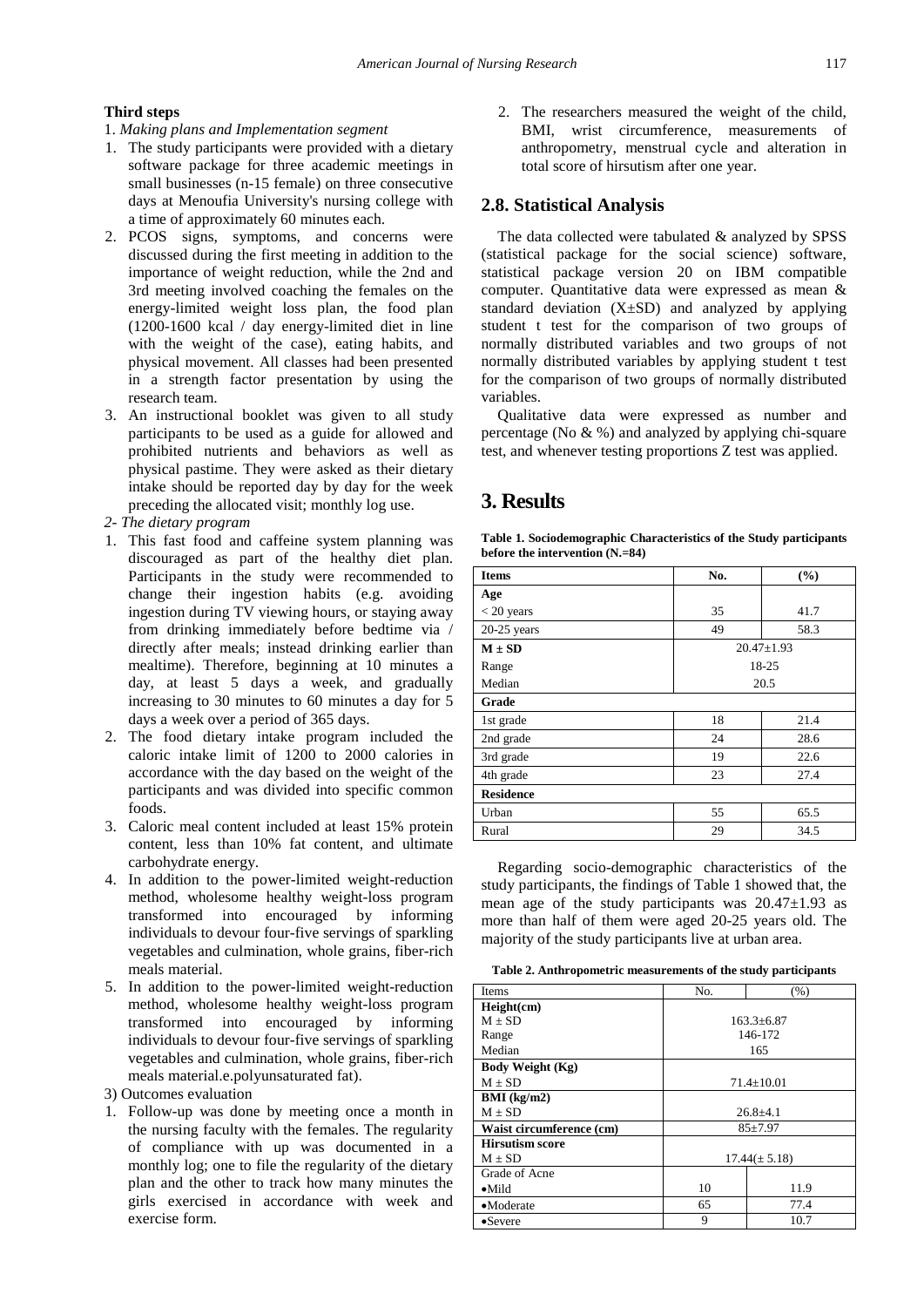Table 2 represents the mean score of the girls' height was  $163.3\pm 6.87$ . The mean body weight was  $71.4\pm 10.01$  kg, The mean BMI was  $31.99 \pm 0.79$  kg/m2, The mean waist circumference was 85±7.97cm as they are all under terms of obesity. The mean hirsutism score was  $17.44(\pm 5.18)$ and finally the mean grade of acne was  $20.41 \pm 6.3$ . This means that the three main features of PCOS are evidenced.

**Table 3. Menstrual & gynecological history of the Study participants before the intervention (No. =84)**

| Items                               | No.                           | $\frac{9}{6}$ |  |  |  |
|-------------------------------------|-------------------------------|---------------|--|--|--|
| Menarche                            | $M \pm SD$ (14.48 $\pm$ 1.99) |               |  |  |  |
| Menstrual duration                  | $M \pm SD$ (5.1 $\pm$ 1.3)    |               |  |  |  |
| Menstrual rhythm in last year       |                               |               |  |  |  |
| *Number of menstrual cycles         | $8.5 + 2.8$                   |               |  |  |  |
| *Amenorrhea                         |                               | 4.8           |  |  |  |
| *Oligo menorrhea                    | 57                            | 67.9          |  |  |  |
| Family history of diabetes mellitus | 25                            | 29.8          |  |  |  |
| Family history of PCOS              |                               | 52.4          |  |  |  |

Table 3 demonstrates that the mean age of menarche was (14.48±1.99), their mean duration of menstruation was  $(5.1\pm1.3)$  and also the mean menstrual rhythm in the last year was  $(8.5\pm 2.8)$ . According to the gynecological history, more than two thirds of the study participants (67.9%) had oligo menorrhea and more than half of them have family history of PCOS (52.4%).

Table 4 reveals that there was highly significant difference between females' level of knowledge definition, causes, symptoms, signs, complications and treatment of PCOS ( $P \le 0.001$ ) before and after the intervention.

Table 5 reveals that there is decrease in body weight as the mean was highest at before the intervention  $(71.35\pm10.01)$  while it was lowest after the intervention  $(61.97±5.9)$  respectively. It also shows that the mean waist circumference was highest before the intervention  $(85 \pm 7.97)$  while it was lowest after the intervention (78.9±7.6). In addition, it shows that the mean BMI was lowest after the intervention  $(8.6 \pm 1.7)$ . It also shows that there were statistically significant differences between before the intervention and after the intervention regarding grade of acne.

| Table 4. Distribution of the study participants according to their level of knowledge regarding PCOS |  |  |  |
|------------------------------------------------------------------------------------------------------|--|--|--|
|------------------------------------------------------------------------------------------------------|--|--|--|

|                            |                |               |                | Pre intervention |   |      |   |      | Post intervention |               |                |      |       |         |
|----------------------------|----------------|---------------|----------------|------------------|---|------|---|------|-------------------|---------------|----------------|------|-------|---------|
| Items                      |                | Poor          |                | Average          |   | Good |   | Poor |                   | Average       |                | Good |       | P value |
|                            | N <sub>0</sub> | $\frac{0}{0}$ | N <sub>0</sub> | $\%$             | N | $\%$ | N | $\%$ | N                 | $\frac{0}{0}$ | N <sub>0</sub> | $\%$ |       |         |
| <b>Anatomy</b> and         | 78             | 92.9          | 5              | 6                |   | 1.2  | 3 | 3.6  | 10                | 11.9          | 71             | 87.5 | 139.2 | 0.001   |
| <b>Physiology of Ovary</b> |                |               |                |                  |   |      |   |      |                   |               |                |      |       | < 0.01  |
| Definition of PCO.         | 74             | 88.1          | 8              | 9.5              | 2 | 2.4  | 3 | 3.6  | 25                | 29.8          | 56             | 66.7 | 124.5 | 0.001   |
|                            |                |               |                |                  |   |      |   |      |                   |               |                |      |       | < 0.01  |
| <b>Causes of PCOS</b>      | 79             | 94            | 4              | 4.8              |   | 1.2  | 3 | 3.6  | 17                | 20.2          | 64             | 76.2 | 139.5 | 0.001   |
|                            |                |               |                |                  |   |      |   |      |                   |               |                |      |       | < 0.01  |
| Signs and                  | 61             | 72.6          | 20             | 23.8             | 3 | 3.6  | 3 | 3.6  | 16                | 19            | 65             | 77.4 | 109.5 | 0.001   |
| <b>Symptoms of PCOS</b>    |                |               |                |                  |   |      |   |      |                   |               |                |      |       | < 0.01  |
| Complications of           | 73             | 86.9          | 10             | 11.9             |   | 1.2  | 3 | 3.6  | 13                | 15.5          | 68             | 81   | 129.9 | 0.001   |
| <b>PCOS</b>                |                |               |                |                  |   |      |   |      |                   |               |                |      |       | < 0.01  |
| <b>Treatment</b>           | 76             | 90.5          | $\overline{7}$ | 8.3              |   | 1.2  | 3 | 3.6  | 19                | 22.6          | 62             | 73.8 | 132.1 | 0.001   |
|                            |                |               |                |                  |   |      |   |      |                   |               |                |      |       | < 0.01  |

**Table 5. Distribution of the study participants according to their Body Weight, BMI, Waist Circumference, Hirsutism Score and acne degree before and after application of the intervention program**

| <b>Items</b>             |                                 | At baseline |                 | After one year | <b>T</b> .test | P value |     |        |
|--------------------------|---------------------------------|-------------|-----------------|----------------|----------------|---------|-----|--------|
| Body weight (kg)         | $71.35 \pm 10.01$               |             | $61.97 \pm 5.9$ |                |                |         | 7.4 | < 0.01 |
| BMI (kg/m2)              | $26.8 \pm 4.1$                  |             |                 |                | $23.3 \pm 2.6$ |         | 6.7 | < 0.01 |
| Waist circumference (cm) | $85 \pm 7.97$<br>$78.9 \pm 7.6$ |             |                 |                | 5.07           | < 0.01  |     |        |
| <b>Hirsutism score</b>   | $12.7 \pm 1.98$                 |             | $8.6 \pm 1.7$   |                | 14.5           | < 0.01  |     |        |
| <b>Grade of Acne</b>     | No                              | $\%$        | No<br>%         |                |                | P.value |     |        |
| Mild                     | 10                              | 11.9        | 55              | 65.5           |                |         |     |        |
| Moderate                 | 65                              | 77.4        | 25              | 59.8           | 50.85          | < 0.001 |     |        |
| <b>Severe</b>            |                                 | 10.7        | 4               | 4.8            |                |         |     |        |

<span id="page-4-0"></span>

**Figure 1.** Distribution of the study participants according to rhythm of menstrual cycles before and after the intervention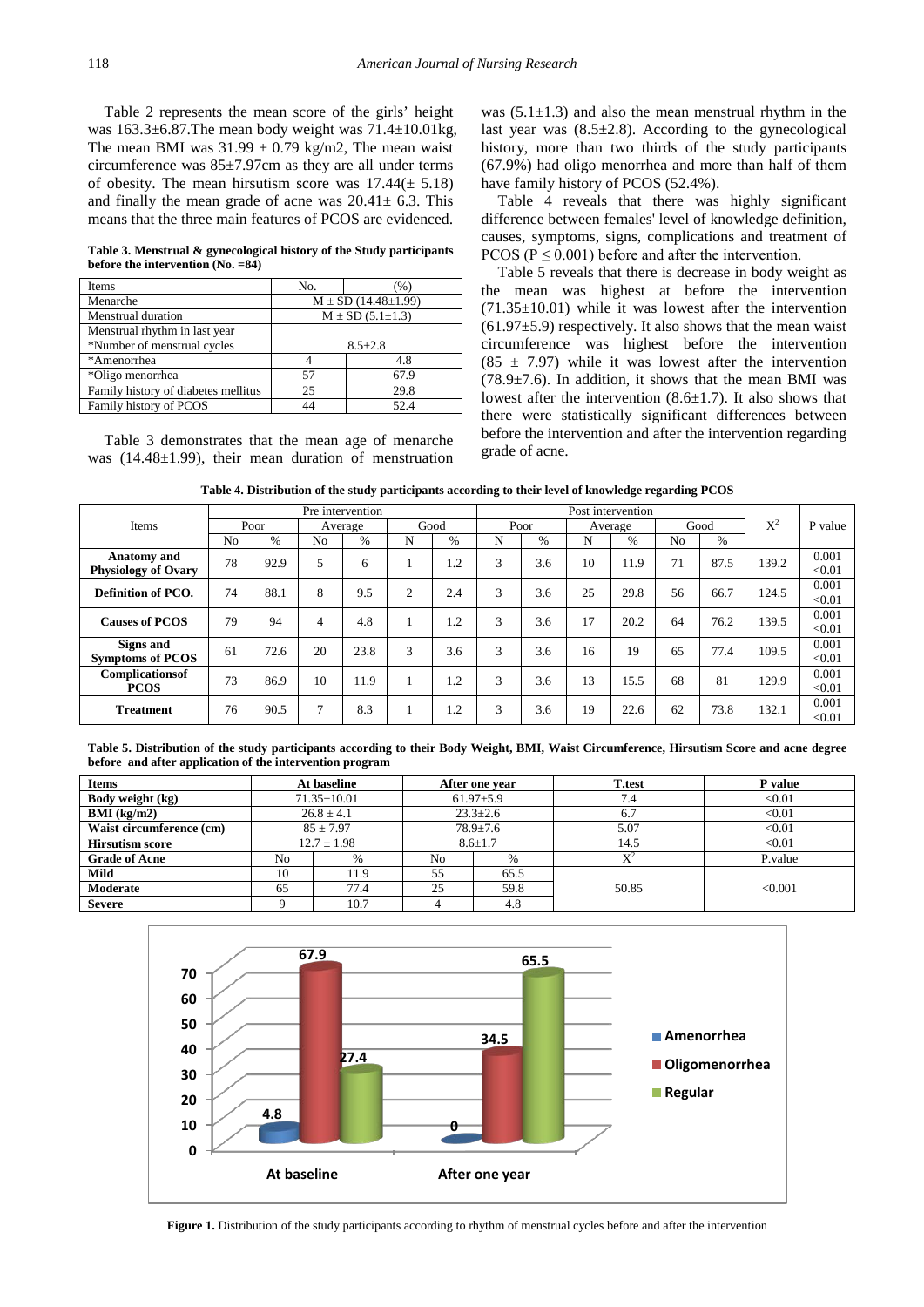<span id="page-5-0"></span>

**Figure 2.** Distribution of the study participants regarding the psychological problem before and after the intervention

[Figure 1](#page-4-0) reveals that before the intervention, oligo menorrhea status was 67, 9% with significant improvement after the intervention was 34, 5. It also showed that the regular menstruation cycle after one year of application of the program at baseline was 27, 4 and after one year was 65, 5.

[Figure 2](#page-5-0) reveals that the intervention, no problem was 3, 5 before the intervention with significant improvement after the intervention to be 48.5%. It also showed that average psychological before the intervention (78.5) and after the intervention (51.5). As regards the female's psychological and emotional quality of life, there was significant difference before and after the intervention

# **4. Discussion**

Regarding the menstrual and gynecological history of the study participants before the intervention, more than two thirds of them (67.9%) had oligo-menorrhea and more than half of them have family history of PCOS (52.4%). This is in congruent with a study  $[16]$ , the researchers reported that irregular cycles were reported by 92% of non-obese girls compared to only 47% of obese girls with PCOS. The presence of oligo menorrhea among the adolescent girls, 2 years post menarche, can be a good screening indicator to diagnose a probable case of PCOS as reported earlier. A diagnosis is confirmed if all three signs/symptoms of PCOS are present. It was observed in 27.4% of PCOS cases in the study, and they mentioned that the diagnosis may be considered but not confirmed among those who have two signs/symptoms.

About the level of knowledge of the females about PCOS, this study showed that there was a substantial difference in the level of knowledge of the females after the intervention in relation to the nature, causes, symptoms, signs, complications and treatment of PCOS before the intervention. This is in line with [\[17\]](#page-6-16) as there was a significant difference between the mean levels of PCOS knowledge after formal teaching programmed in this respect at the level of knowledge of polycystic

ovarian syndrome among adolescent girls. It was also reported that the PCOS girls felt they had more awareness and determination to adopt the preventive health strategy. In the same line with 18, as shown by an overall gain on knowledge level and a significant increase in knowledge level in the areas and concluded that the curriculum is an effective strategy to boost people's knowledge level. This can be explained by the fact that teenagers ' general public desired a better body image and conceived it in the destiny consequently, they had a stronger incentive to follow the protocol.

Regarding the body weight, waist circumferences and BMI the current study illustrated that the mean body weight was highest before the intervention  $(26.8 \pm 4.1)$ while it was lowest after the intervention  $(23.3\pm 2.6)$ . This was the same with waist circumference and the mean of BMI. It also showed that there were statistically significant differences between before the intervention and after the intervention regarding degree of acne. This was supported by  $[19]$ . They found that, there was significant reduction in their anthropometric measures/weight loss; more than three quarter of the study participants was obese, the intervention decreased this percent to less than one half, this means that the intervention successes to decrease the percentage of obesity by more than one third. The effect of exercise and nutritional counseling among women with polycystic ovary syndrome which conducted by [\[20\]](#page-7-0) and the study provided suggestion that lifestyle modifications in the form of endurance and resistance exercise may provide beneficial effects with regard to the biochemical profile of obese women with PCOS.

Regarding the rhythm of the menstrual cycles before and after the intervention program, the present study showed that after application the intervention program, there were significant differences between before and after the intervention regarding amenorrhea, oligo menorrhea and regular of menstrual cycle (P value  $\langle 0.01 \rangle$ ). The present study results agreed with study conducted by [\[21\].](#page-7-1) The researchers found a significant change in the mean menstrual cycles over the study period from 0.6±0.6 before the intervention to  $1.6 \pm 1.3$  after the intervention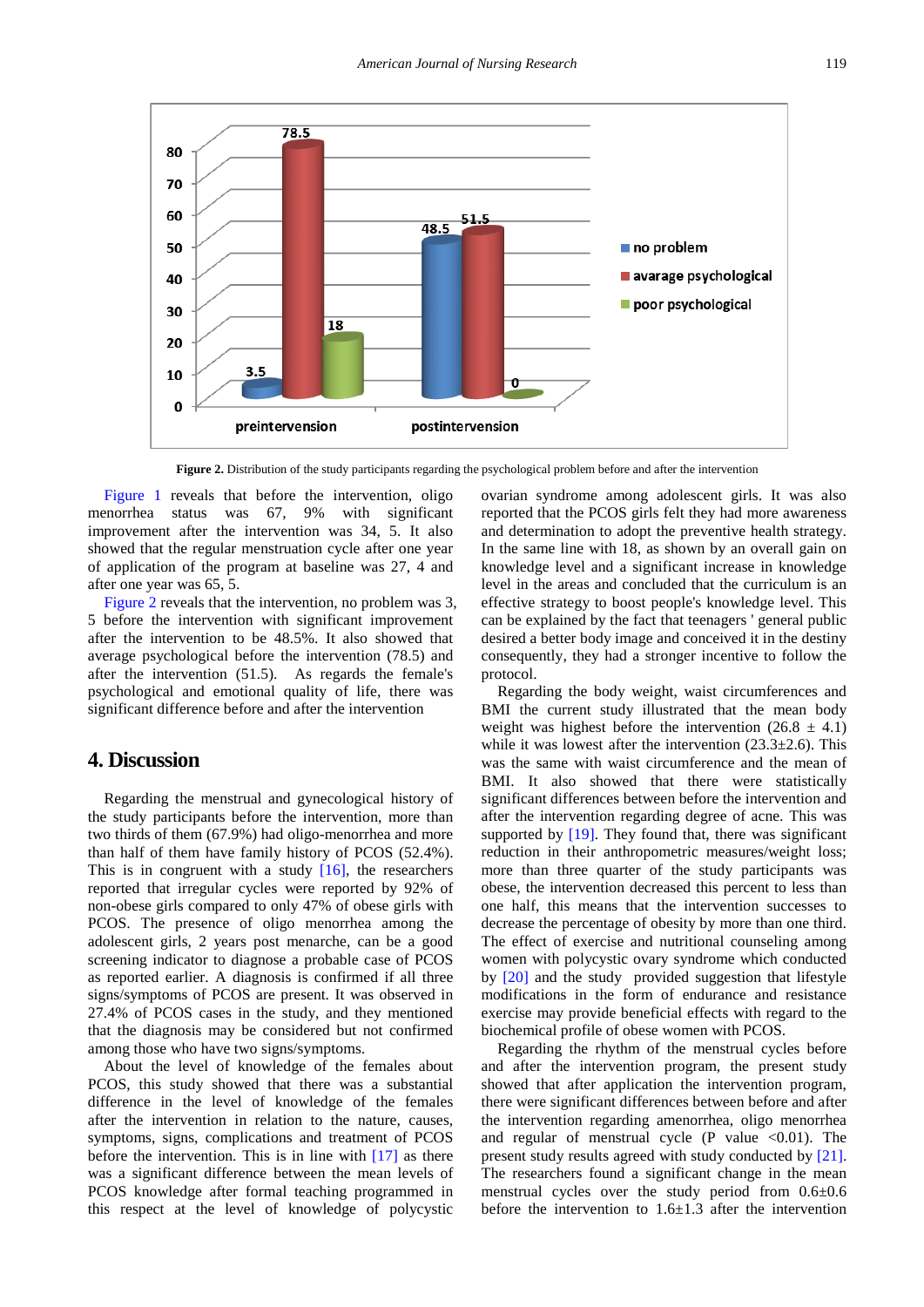(p = .003), with a weight loss of 6.5% (p < .001) in both dietary regimens. Also, the effect of a rigorous lifestyle modification program on menstrual irregularities among 59 obese German girls with PCOS was entitled in accordance with [\[22\]](#page-7-2) a previous study. Because a history of menstrual irregularity is considered normal in the first 1-2 years following menarche due to anovulation, researchers agreed to study only adolescent girls with oligo menorrhea more than 2 years after menarche, this period of time being considered a good screening predictor for diagnosing PCOS. The reported significant decline in the prevalence of amenorrhea and oligo menorrhea from baseline (by 42% and 19% respectively) among the successful weight loss group after one year of lifestyle modifications.

National Institutes of Health (NIH) [\[23\]](#page-7-3) guidelines for reduction of weight emphasized the importance of behavior therapy and attention to psychological adjustment, any lifestyle modifications program should address the behavior therapy and a better understanding of the psychological background of the participants with PCOS. Regarding the effect of the intervention program on the psychological problem before and after the intervention, the present study showed that there was significant difference in females' psychological and emotional quality of life after the intervention program. This finding was similar to [\[14\]](#page-6-13) and they mention that there was significant difference before and after application of the intervention regarding the psychological problem. Also in the same line with [\[24\]](#page-7-4) who mentioned that lifestyle modifications through the exercise, stress management and sensible eating patterns can lead to improvement of the reproductive/hormonal features among PCOS women. PCOS have higher levels of stress and a more negative self-image and mentioned that, life-style changes now not best have an effect on a woman physically, however it additionally impacts her mentally.

Finally, the findings of the present study supported the research hypotheses and clarified that there was high level of knowledge after the nursing intervention among girls with PCOS. Also, the structured nursing intervention reduce obesity and symptoms of polycystic ovarian syndrome.

# **5. Conclusion**

According to the findings of the present study it can be concluded that:

After intervention of the study there was significant improvement of level of knowledge about PCO and reduction of body weight and symptoms of polycystic ovarian syndrome.

# **6. Recommendation**

According to the findings of the present study, the following recommendations can be concluding that:

1. Self-management programs should be identified among adolescents with PCOS to encourage increased independence in health behavior decisions while they are still living at home.

2. The role of dietary composition and its interactive effects with exercise training in achieving and maintaining weight loss and achieving and maintaining the optimal reproductive and metabolic improvements in polycystic ovary.

# **References**

- <span id="page-6-0"></span>[1] Julia J and Elisabet S., 2013. Polycystic Ovary Syndrome: Effect and Mechanisms of Acupuncture for Ovulation Induction
- <span id="page-6-1"></span>[2] Tracy W, RamiM, Samuel P., 2016 .Diagnosis and Treatment of Polycystic Ovary Syndrome. Jul 15; 94(2): 106-113.
- <span id="page-6-2"></span>[3] Robert J., Norman D., Dewailly R., (2007). Polycystic ovary syndrome.
- <span id="page-6-3"></span>[4] Brennan L, Teede H, Skouteris H, Linardon J, Hill B, Moran L 2017 Lifestyle and Behavioral Management of Polycystic Ovary Syndrome. https://www.ncbi.nlm.nih.gov/pubmed/28570835.
- <span id="page-6-4"></span>https://www.ncbi.nlm.nih.gov/pubmed/17720020. [5] Patricia M V., (2010). Interventional studies for polycystic ovarian syndrome in children and adolescents. https://www.researchgate.net/publication/45272589\_Interventiona l\_studies\_for\_polycystic\_ovarian\_syndrome\_in\_children\_and\_ado lescent.
- <span id="page-6-5"></span>[6] Palomba, S. Santagni, A. Falbo, G.B. La Sala .,Complications and challenges associated with polycystic ovary syndrome: current perspectives Int J Women Health, 7 (2015), pp. 745-763.
- <span id="page-6-6"></span>[7] Gambineri, C. Pelusi, V. Vicennati, U. Pagotto, R. Pasquali Obesity and the polycystic ovary syndrome Int. J. Obes. Relat. Metab. Disord., 26 (7) (2002), pp. 883-896.
- <span id="page-6-7"></span>[8] A.M. Kabel Polycystic ovarian syndrome: insights into pathogenesis, diagnosis, prognosis, pharmacological and non-pharmacological treatment Pharmacol. Rep., 1 (103) (2016), pp. E1-E5.
- <span id="page-6-8"></span>[9] Atallah D, Al-Ruhaily, Malabu UH, et al. Hirsutism in Saudi females of reproductive age: a hospital based study. Ann Saudi. 2008; 28: 28-32.
- <span id="page-6-9"></span>[10] Mohammad Badran and Ismail Laher<sup>\*</sup> Obesity in Arabic-Speaking **Countries**

https://www.ncbi.nlm.nih.gov/pmc/articles/PMC3228340/.

- <span id="page-6-10"></span>[11] Ferriman D, Gallwey JD: Clinical assessment of body hair growth in women. *Journal of Clinical Endocrinology* 1961; 21: 1440-1447.
- <span id="page-6-11"></span>[12] Adityan B, Kumari R, Thappa DM. Scoring systems in acne vulgaris. Indian J Dermatol Venereol Leprol. 2009; 75(3): 323-6.
- <span id="page-6-12"></span>[13] Colwell HH, Mathias SD, Pasta DJ, Henning JM, Steege JF. A health-related quality-of-life instrument for symptomatic patients with endometriosis: a validation study. Am J Obstet Gynecol. 1998; 179: 47-55.
- <span id="page-6-13"></span>[14] Somaya Ouda Abd Elmenim1& Afaf Mohamed Mohamed Emam2 Effect of Lifestyle Changes on Symptoms of Polycystic Ovarian Syndrome in Obese Girls ISSN: 2320–1959.p- ISSN: 2320-1940 Volume 5, Issue 3 Ver. II (Mar. - Apr. 2016), PP 01-10 www.iosrjournals.org.
- <span id="page-6-14"></span>[15] BMI Classification". *Global Database on Body Mass Index*. World Health Organization. 2006. Archived from the original on April 18, 2009. Retrieved July 27, 2012.
- <span id="page-6-15"></span>[16] Beena Joshi, Srabani Mukherjee,<sup>1</sup> Anushree Patil, Ameya Purandare,<sup>2</sup> Sanjay Chauhan, and Rama Vaidya<sup>3</sup> 2014A crosssectional study of polycystic ovarian syndrome among adolescent and young girls in Mumbai, IndiaIndian J Endocrinol Metab. 2014 May-Jun; 18(3): 317-324.
- <span id="page-6-16"></span>[17] Sowmya MA, Fernandes P. 2016 Effectiveness of structured teaching programme on knowledge of Polycystic Ovarian Syndrome among adolescent girls. NUJHS. 2016; 6(3).
- [18] Pramila D' Souza. A study to assess the effectiveness of planned teaching programme on polycystic ovarian syndrome among adolescent girls in selected high school at Mangalore. NIJHS. Nitte university journal of health science. Vol 3, No 3, Sep 2013. ISSN 2249-7110.
- <span id="page-6-17"></span>[19] Lisa L., Mina B., Julia M.,1 Christian T.,Verena Z., Thomas R. ,1 Gregor G.,and Barbara OP.,The Salivary Microbiome in Polycystic Ovary Syndrome (PCOS) and Its Association with Disease-Related Parameters: A Pilot Study Front Microbiol. 2016; 7: 1270.